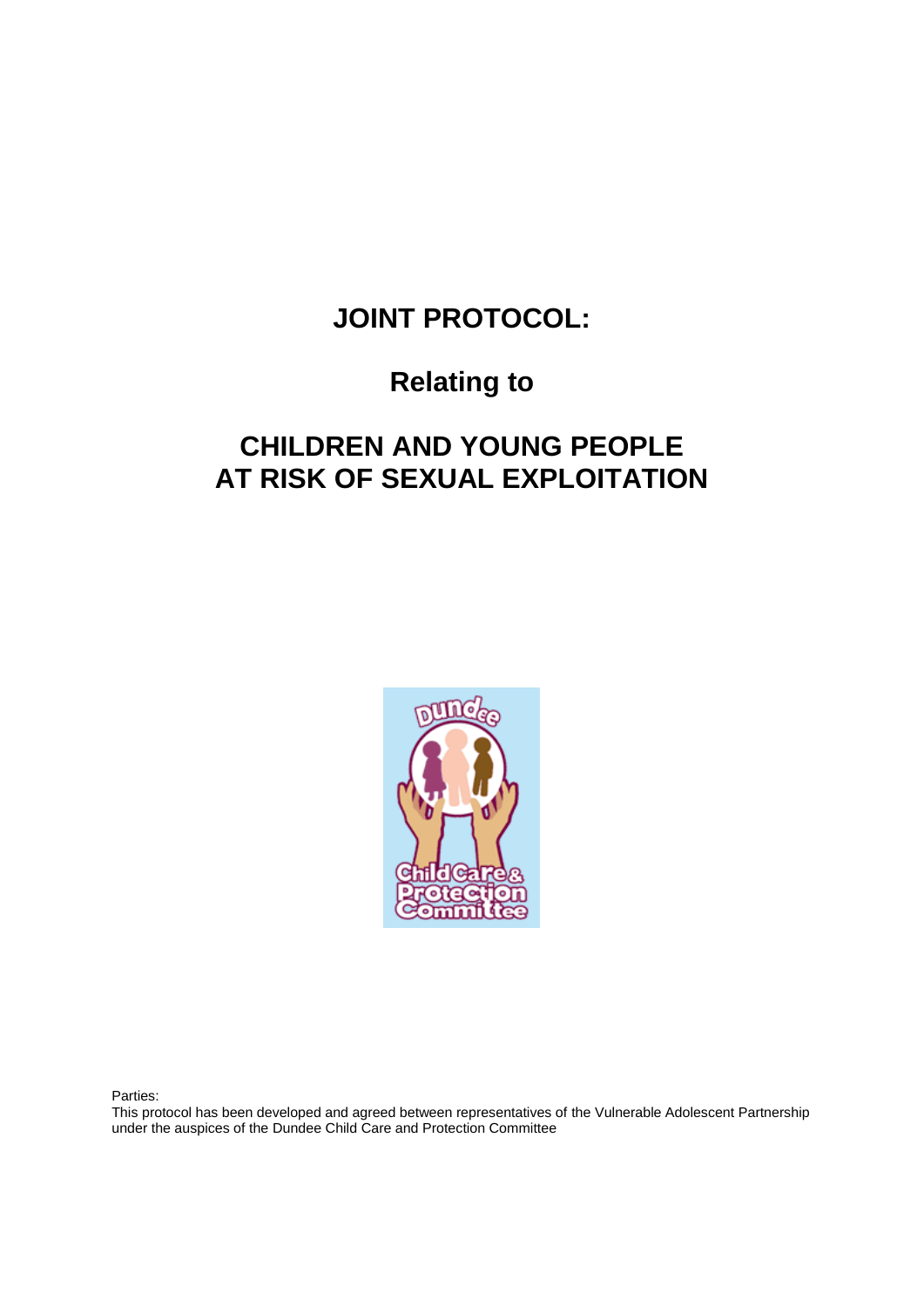# **Contents**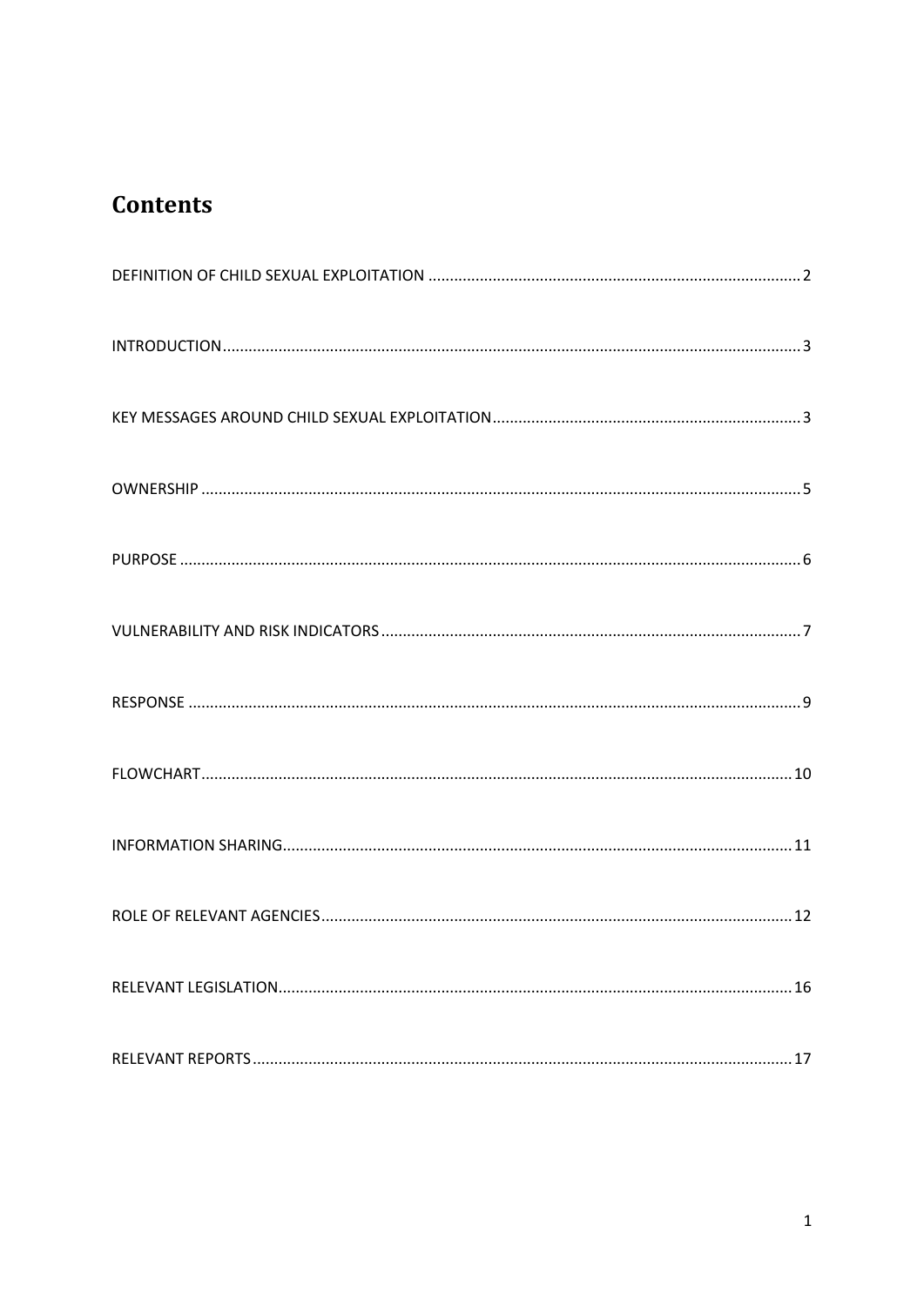## <span id="page-2-0"></span>**DEFINITION OF CHILD SEXUAL EXPLOITATION**

**'Sexual exploitation of children and young people under 18 involves exploitative situations, contexts and relationships where young people (or a third person or persons) receive 'something' (e.g. food, accommodation, drugs, alcohol, cigarettes, affection, gifts, money) as a result of performing/and/or others performing on them, sexual activities.**

**Child sexual exploitation can occur through the use of technology without the child's immediate recognition, for example being persuaded to post sexual images on the internet or on a mobile phone without immediate payment or gain.** (See below)

**In all cases, those exploiting the child or young person will have power over them by virtue of their age, gender, intellect, physical strength and/or economic or other resources. Violence, coercion and intimidation are common, involvement in exploitative relationships is characterised in the main by the child or young person's limited availability of choice resulting from their social, economic, and emotional vulnerabilities.'**

This definition, initially offered by the National Working Group in 2008 is used in Barnardo's Scotland - Guidance on Child Sexual Exploitation February 2014 and mirrored in the National Guidance for Child Protection in Scotland, 2014

Please note that young people can sometimes participate in the exchange of sexual images/videos for reasons of conformity and the pressures of living within a society which is becoming increasingly sexualised. Many young people are exploited by their peers.

## **CHILD OR YOUNG PERSON**

There are a number of different definitions of a child in Scottish legislation. The United Nations Convention on the Rights of a Child defines a child as being under 18 years of age. For the purposes of this document, references to '*children*' and/or '*young people*' includes all those under the age of 18.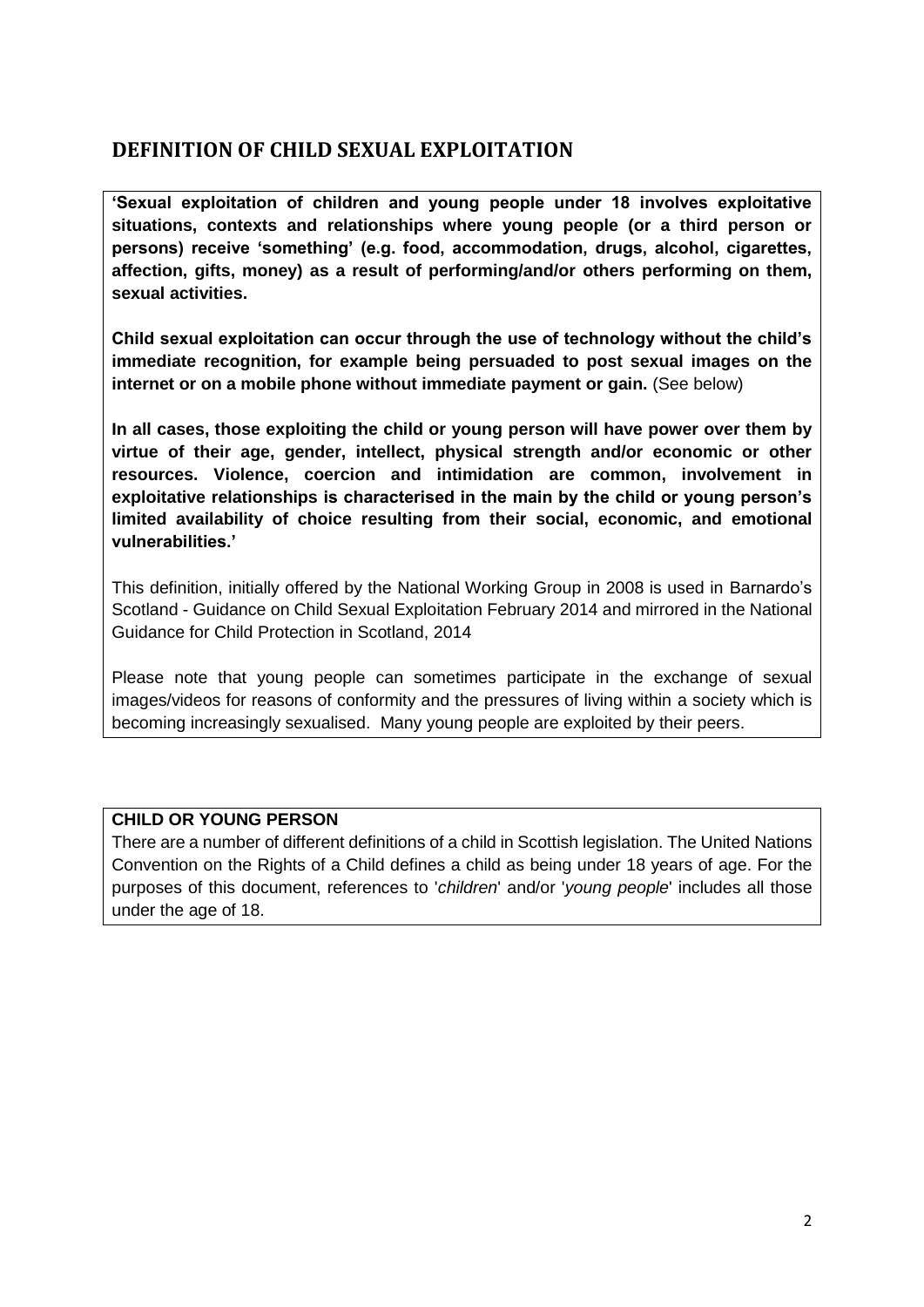## <span id="page-3-0"></span>**INTRODUCTION**

It is recognised that, historically, the nature and extent of child sexual exploitation has not been fully understood and the term has even been subject to different terminology and interpretations. In the past it has been described as 'child prostitution' or 'teenage prostitution' and responses have often been set in the context of youth justice rather than child protection, which had the potential to attribute blame to the actions of the victim.

However, it is now well accepted that child sexual exploitation is very much a child protection concern. It is also understood that CSE is often hidden and difficult to identify, particularly where it involves the use of the internet. Like all matters concerning child protection, victims are often reluctant to disclose and the children and young people involved in CSE may also perceive themselves to be involved in a healthy sexual relationship in which they have control. Children and young people are often unlikely to recognise their own exploitation relying on adults/professionals to make the assessment. As a result of this, it has been very difficult to establish the full nature and scale of CSE.

It is the aim in Dundee that Dundee City Council, in partnership with Police Scotland, NHS Tayside and Voluntary Agencies, provide a caring and appropriate response to children and young people who have been, or are at risk of being, sexually abused and exploited.

It is a tragedy for any child to be sexually exploited. It exposes them to abuse and assaults and may even threaten their lives. They can be robbed of their childhood, self esteem, and opportunities for good health, education and training.

## <span id="page-3-1"></span>**KEY MESSAGES AROUND CHILD SEXUAL EXPLOITATION**

Child Sexual Exploitation is a form of abuse and therefore a Child Protection issue.

Children and Young People should be treated as victims.

Children and young people cannot "consent" to their own abuse and exploitation. (This principle is not always understood)

Children and young people have the right to full protection from abuse and exploitation.

Research suggests that some young people are more at risk of sexual exploitation than others including those where there is existing abuse, neglect, domestic violence and parental difficulties. The risks are increased by factors such as going missing, placement breakdown, disengagement from education, drug/alcohol misuse, homelessness, peer involvement in prostitution and association with 'risky' adults.

However it should be noted that all children are vulnerable to the grooming process. While boys are, and can be, victims of sexual exploitation, girls have been found to be more at risk 'due to the way some men and boys perceive women and girls'. (Internet – New Technology Sexualisation – Pornography – Sexting Briefing and Resources paper – March 2015)

Research has shown that perpetrators are more likely to be aged 18-25 years however some research has found in peer-on-peer exploitation 29% of perpetrators were under the age of 19 and the youngest was 12. ("If only someone had listened: Office of the Children's Commissioner's Inquiry into Child Sexual Exploitation in Gangs and Groups", England and Wales, 2013.)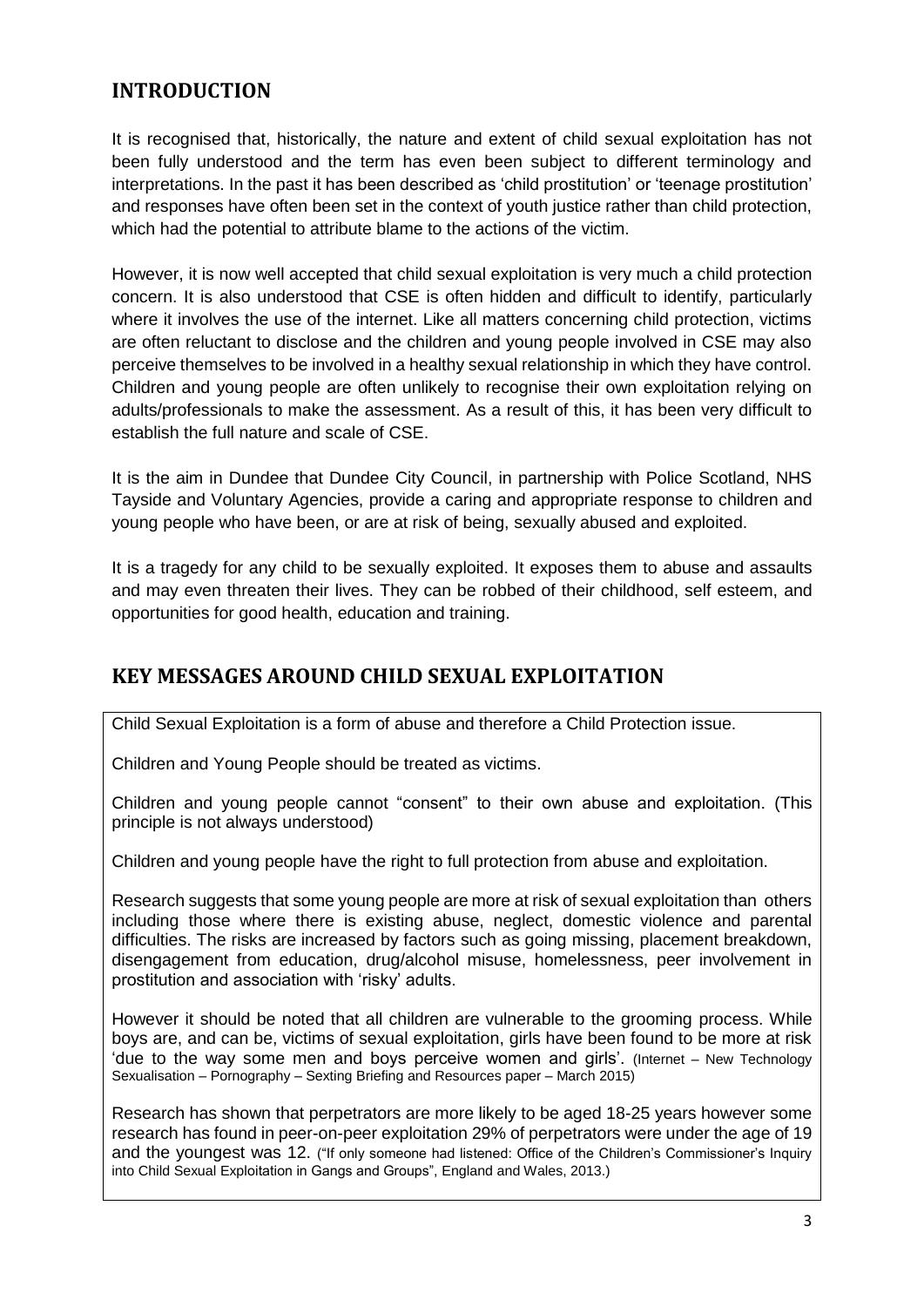The criminal justice system focus should be on targeting adults who abuse and exploit children.

The welfare of children and young people will be the paramount concern in any decision made, fitting with the Getting it Right for Every Child principles which underpin all work with children and young people

The views of children and young people should be ascertained and taken into account, however such views should be balanced with the duty to take positive action to ensure their safety and welfare.

Protection should not depend on disclosure. Disclosure of this form of abuse is rare as young people are often not able to recognise the exploitative situations they are in, and/or may often be threatened with violence if they were to tell anyone.

This Protocol sets out the overarching roles and responsibilities of the police, relevant local authority departments, NHS Tayside and voluntary agencies in relation to such children and young people, taking into account best practice in relation to the response to children and young people who may be at risk of sexual exploitation. Each agency accepts a responsibility to ensure that it has and puts in place appropriate guidelines or procedures.

This Protocol should be read in conjunction with Dundee Multi-agency Child Protection Guidelines and other relevant guidelines which are in place within each department and agency. Where a child/young person is not known previously or has not been an open case to social work for more than six months, a referral or advice request can be made to the Multiagency Support Hub (MASH).

These procedures and guidelines are compatible with the national guidance published by the Scottish Government, including 'Scotland's National Action Plan to Tackle Child Sexual Exploitation' 2014.

Key elements underpinning this protocol are that -

- The young person must be involved wherever possible and consulted on his/her views
- Workers must familiarise themselves with their own agency's child protection procedures and other relevant procedures/guidelines
- Early intervention is needed to ensure a proactive service
- Inter-agency working and planning is essential in providing positive outcomes for children and young people involved in sexual exploitation
- Commitment to sharing information and developing clear lines of communication across agencies is needed to protect children at risk
- Planning is a necessary component of any intervention. This must be constituted at the earliest opportunity and reviewed regularly throughout
- Risk assessment should highlight the safety needs, specifically in relation to 'persons of concern', of any young person who has disclosed or is being protected from sexual exploitation.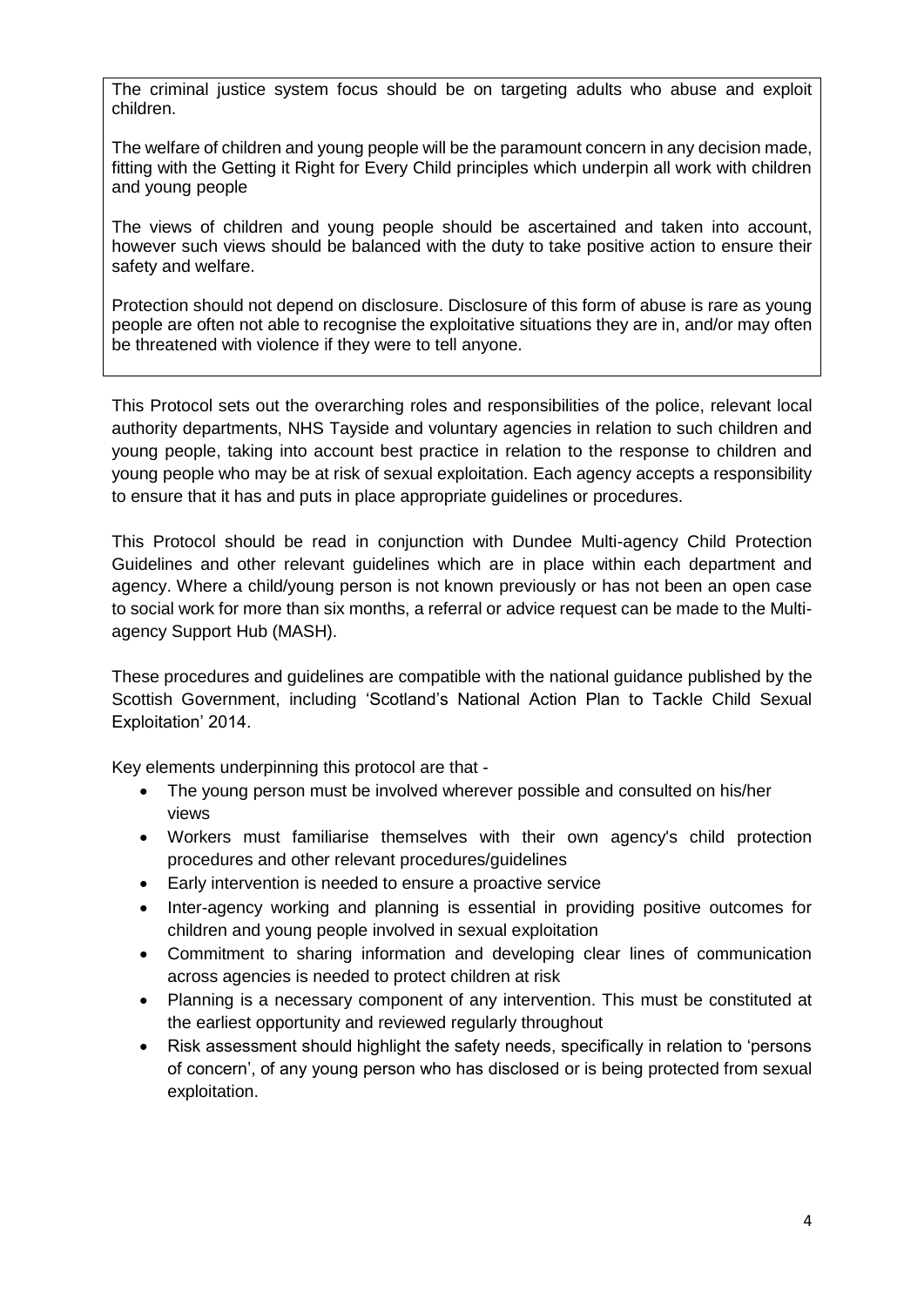## <span id="page-5-0"></span>**OWNERSHIP**

The ownership of this document lies with those in the positions named below who will be responsible for ensuring that its effectiveness is maintained through the performance and review process.

Officers responsible: Chief Executive, Dundee City Council Divisional Commander, D Division, Police Scotland Commissioner for Children's Services, NHS Tayside Chief Executive, Dundee Voluntary Action

The document should be reviewed by the Vulnerable Adolescent Partnership on an annual basis.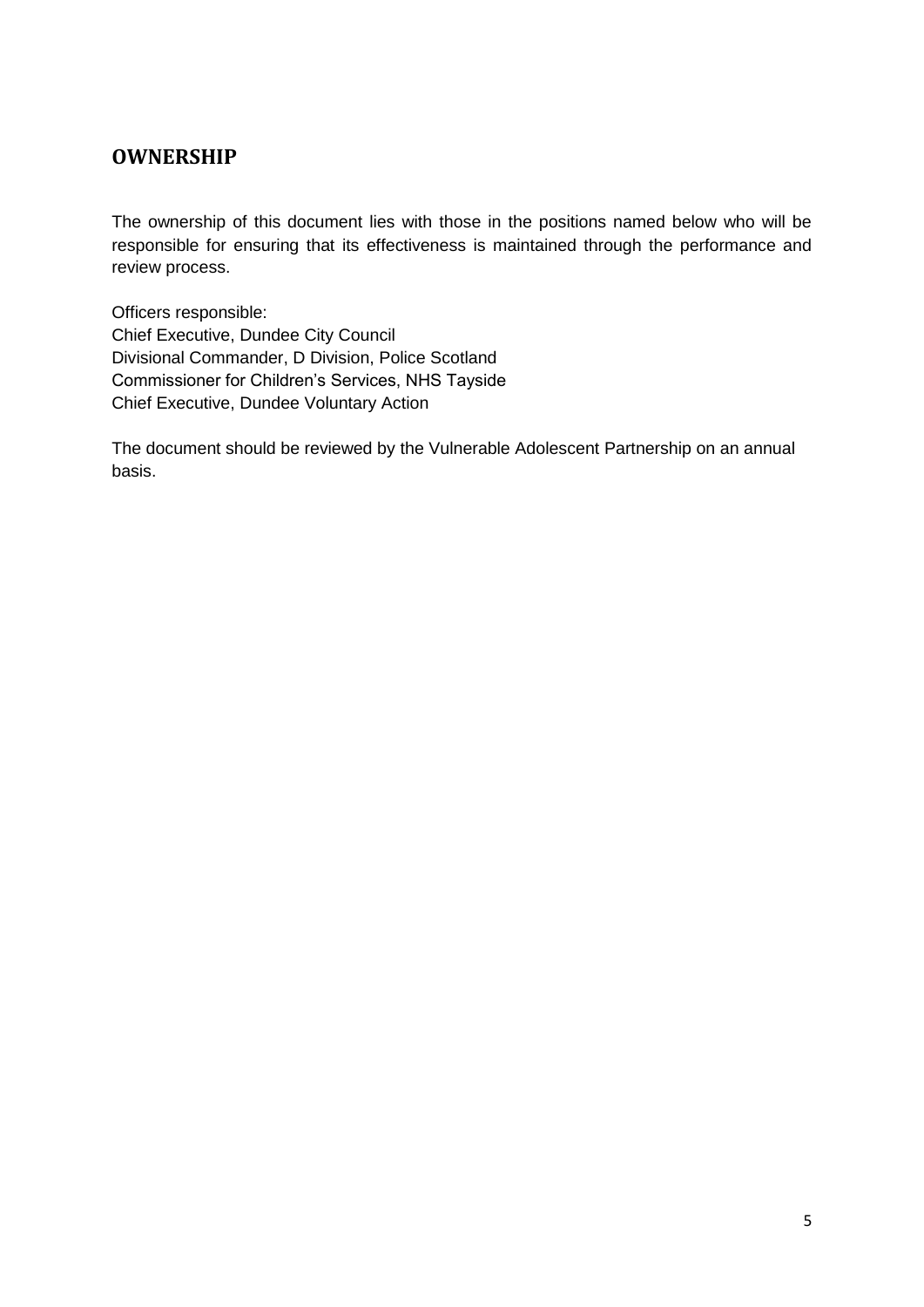# <span id="page-6-0"></span>**PURPOSE**

Scotland's National Action Plan has been developed with specific areas of focus for tackling Child Sexual Exploitation:

- Prevention of abuse (with specific measures for dealing with particularly vulnerable children)
- Disruption and prosecution of offenders through legislation; and
- Supporting children and young people affected by CSE.

## **Prevent**

- Prevent children and young people being sexually exploited.
- Promote the use of data information gathering tools in order to understand as much about it as possible; the scale, nature, locus, victims and perpetrators
- Challenge and change negative perceptions of children and young people who are sexually exploited, which may be held by the media, the general public and agencies collectively, in order to pursue cultural change and safeguard children and young people
- Identify and consolidate best practice already in operation, and build on it
- Develop specific provision for more vulnerable children such as those who are looked after and accommodated, and those with disabilities.
- Work with ALL young people to help them identify and report grooming, abusive and exploitative behaviours and challenge peer-on-peer exploitation.

## **Disrupt**

- Disrupt and prosecute those offenders who sexually exploit children and young people.
- Maximise the impact of the range of specialist skills and expertise that the police and other agencies, nationally and locally, have in protecting children across Scotland and further improve the co-ordination and intelligence gathering around Child Sexual Exploitation.

## **Support**

- Support and encourage a child/young person's recovery from sexual exploitation and offer protection from further abuse.
- Improve services for children affected by CSE.
- Ensure that local services work together better to plan and monitor the delivery of services to tackle prevention, early intervention and support for potential and actual victims of child sexual exploitation.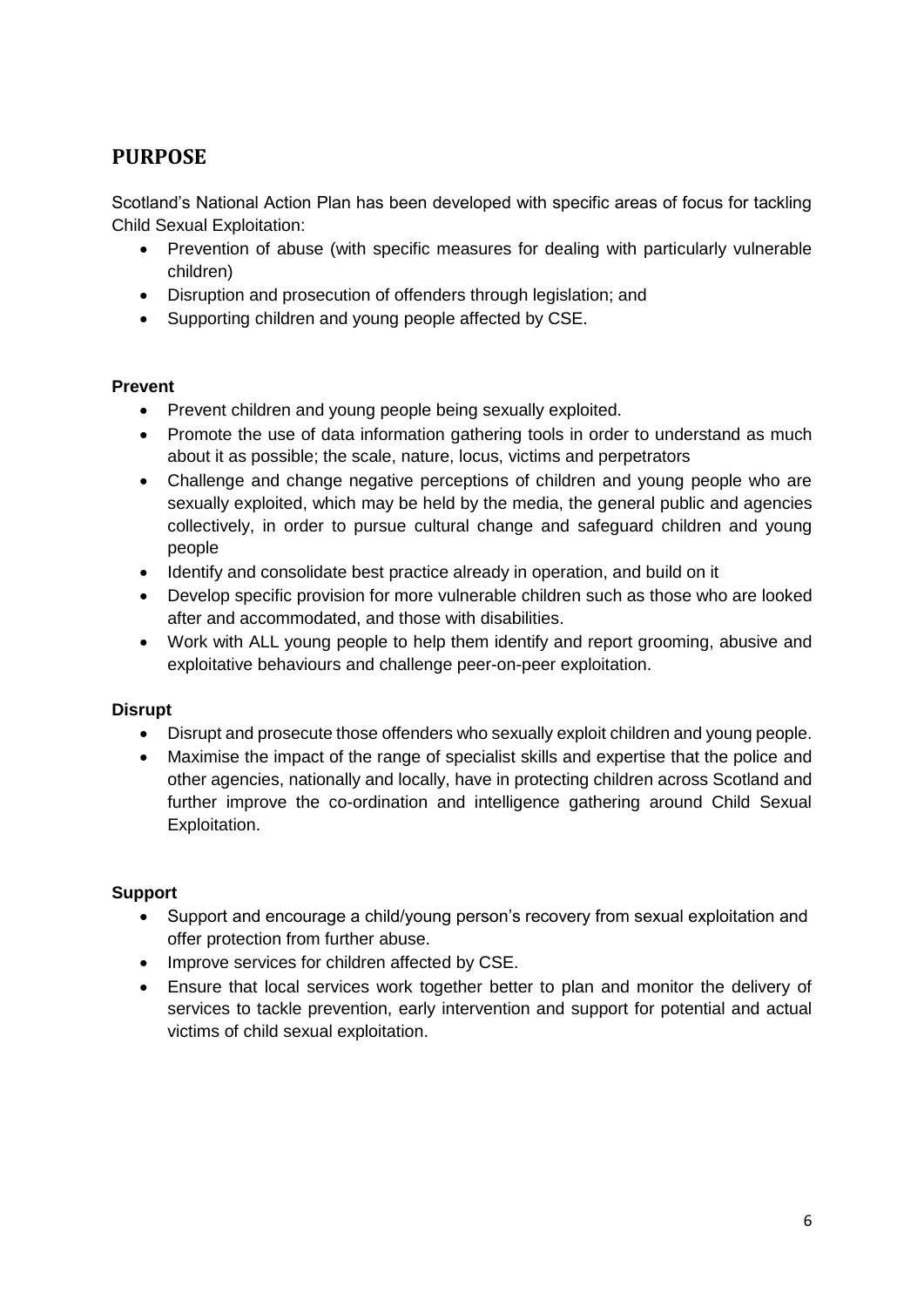# <span id="page-7-0"></span>**VULNERABILITY AND RISK INDICATORS**

Adults should be aware that children or young people vulnerable to, and involved in, sexual exploitation, may be unable to comprehend the extent to which they have become involved or are at risk of harm. They can present to agencies as 'streetwise' or as 'problematic' rather than in need of support. The list below is not conclusive, nor should one or more indicator be taken as proof of the risk of sexual exploitation.

The worker should gather as much information as possible to help them to consider all the risks and vulnerabilities.

#### **Vulnerability Factors can include:**

- A disrupted family life including family breakdown and /or domestic violence.
- Being looked after or formerly looked after, specifically in residential care
- A history of abuse and disadvantage
- Problematic parenting
- Disengagement from education
- Experience of bullying and learning difficulties
- Going missing from home or care environments
- Poor health and well-being
- Drug and alcohol misuse
- Homelessness
- **Disability**

However, the power of the grooming process can mean that children and young people, without apparent or specific vulnerabilities, can become sexually exploited.

#### **Risk Indicators may include:**

- Staving out late/missing episodes
- Multiple callers
- Use of a mobile phone or multiple mobile phones
- Expressions of despair
- Disclosure of sexual/physical assault followed by withdrawal of allegation
- Sexually Transmitted Infections (STIs) and unwanted pregnancies
- Peers involved in sexual exploitation
- Drugs/alcohol misuse
- Lack of positive relationship with a protective/nurturing adult
- Truancy or exclusion
- Living independently and failing to respond to attempts by worker to keep in touch
- High number of sexual partners
- Unexplained amounts of money or other material items
- Presence of an older partner or relationship with a controlling adult.
- Physical or emotional abuse by partner or controlling adult.
- Entering and leaving vehicles driven by unknown adults.
- Frequenting areas known for on/off street prostitution.
- Physical injury or symptoms of sexual/physical abuse.
- Children under 13 years asking for sexual health advice.
- Being taken to flats, houses and/or hotels and engaging in sexual activity.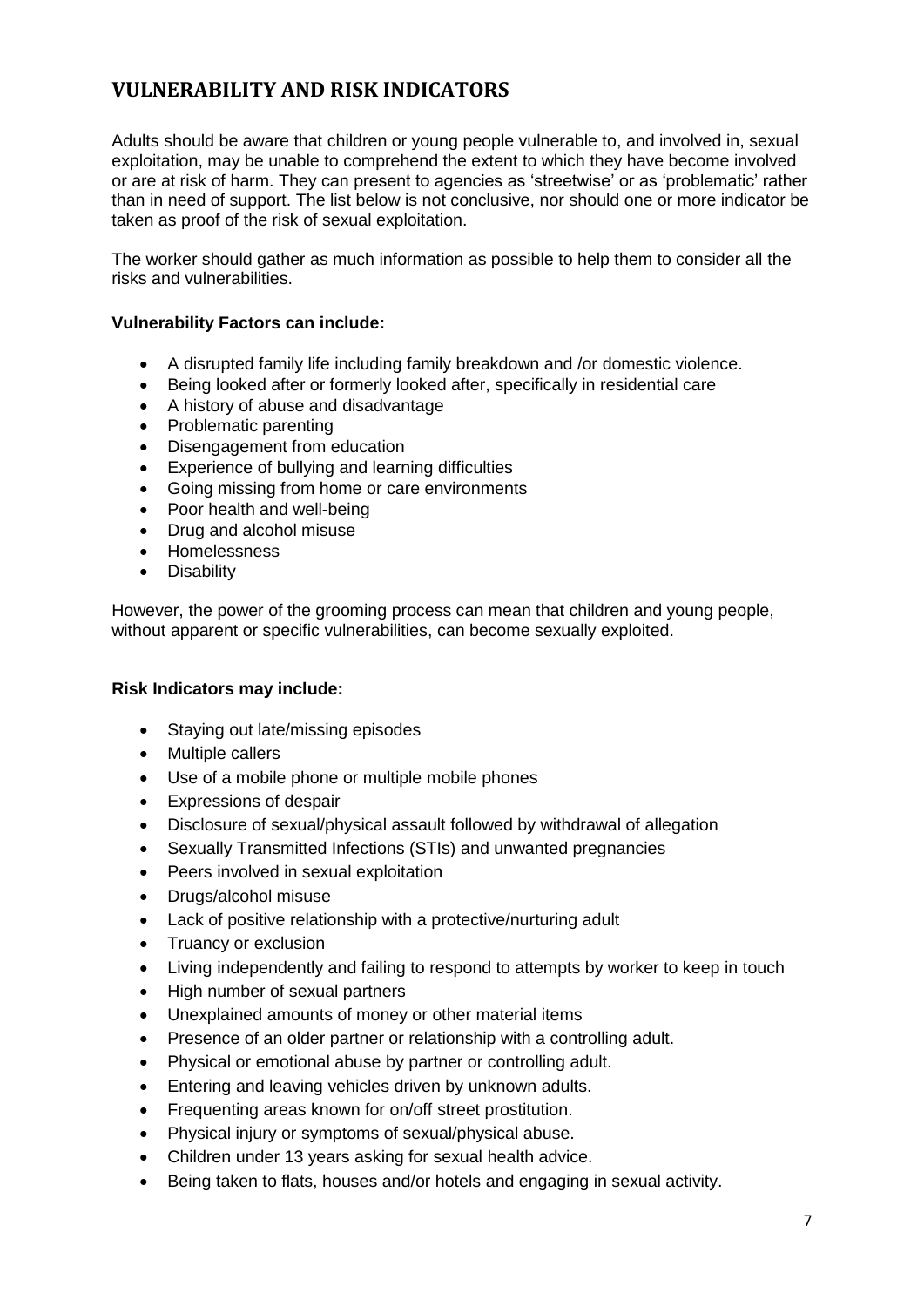There are specific risks associated with the internet in terms of child sexual exploitation, including:

- Grooming children on-line for sexual abuse offline;
- Children viewing abusive images of children/pornographic images;
- Selling children on-line for abuse offline;
- Making abusive images of children;
- Viewing abusive images of children;
- Access to chat lines via the internet or mobile phones;
- Sexting
- Being involved in online gaming chat rooms

(Taken from Barnardo's Guidance on Child Sexual Exploitation February 2014 and National Guidance for Child Protection in Scotland, 2014)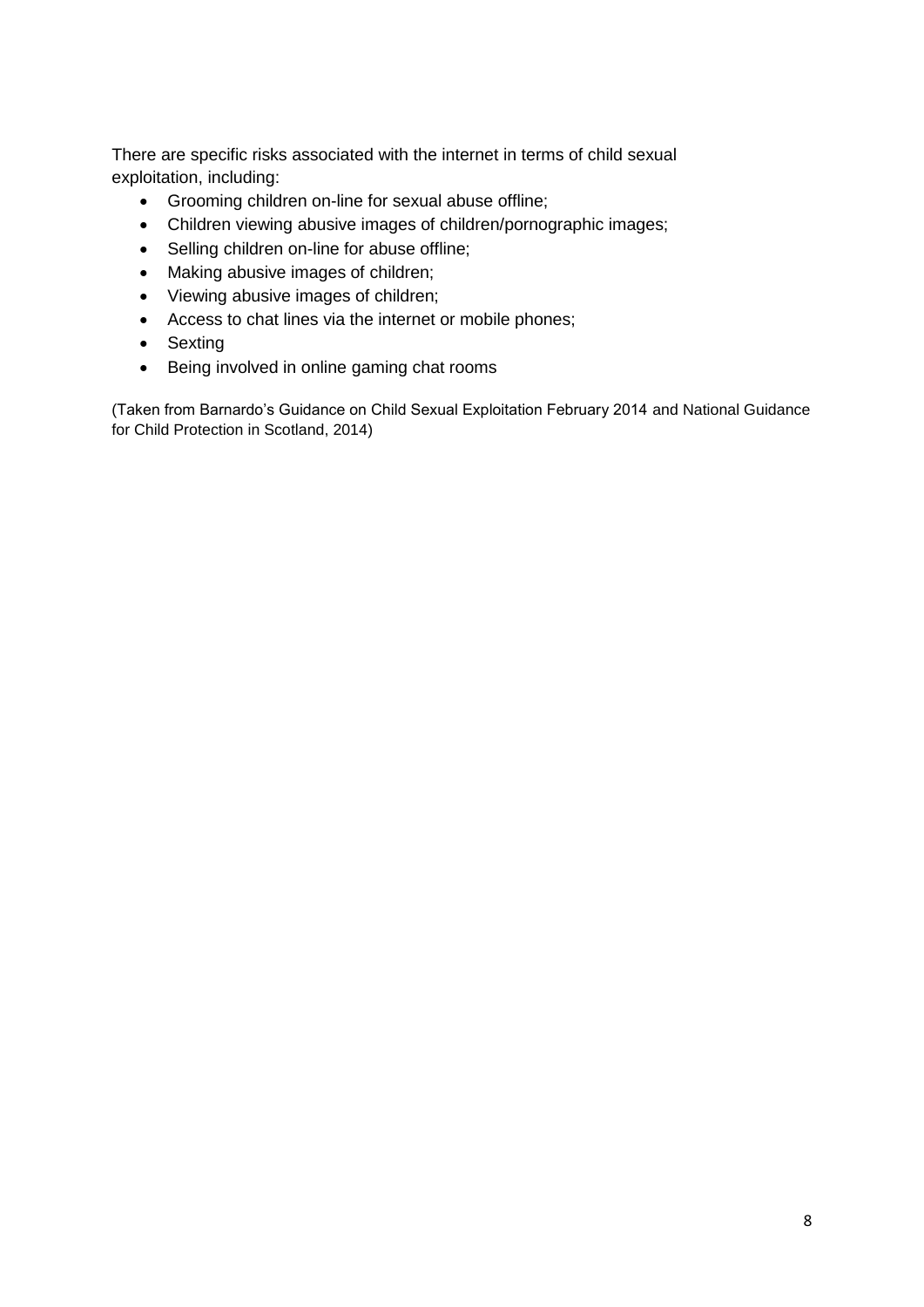## <span id="page-9-0"></span>**RESPONSE**

A National risk assessment process is being considered but is not yet in place.

Staff are expected to use their professional judgement, alongside their knowledge of the vulnerability and risk factors, to decide on a plan of action to safeguard a child or young person. In addition to the risk assessment, remembering to consider any 'person of concern', a full SHANARRI (Safe, Healthy, Achieving, Nurtured, Active, Responsible, Respected, Included) assessment should be completed.

Interventions with individual children and young people should be aimed at addressing the specific areas causing concern, beginning with the most risky or dangerous as well as those areas identified by the child or young person as areas where they are willing to work on making changes. This supports reduction of risks and progresses cases to positive outcomes.

Where a child/young person is not known previously or has not been an open case to social work for more than six months, a referral or advice request can be made to the Multi-agency Support Hub (MASH).

Use of multi-agency meetings such as the Team around the Child, or Initial Referral Discussions (IRD) should be utilised in bringing together all the necessary information and relevant workers.

Where a crime is identified or an urgent response is required to protect a young person, the matter should be reported to the Police without delay.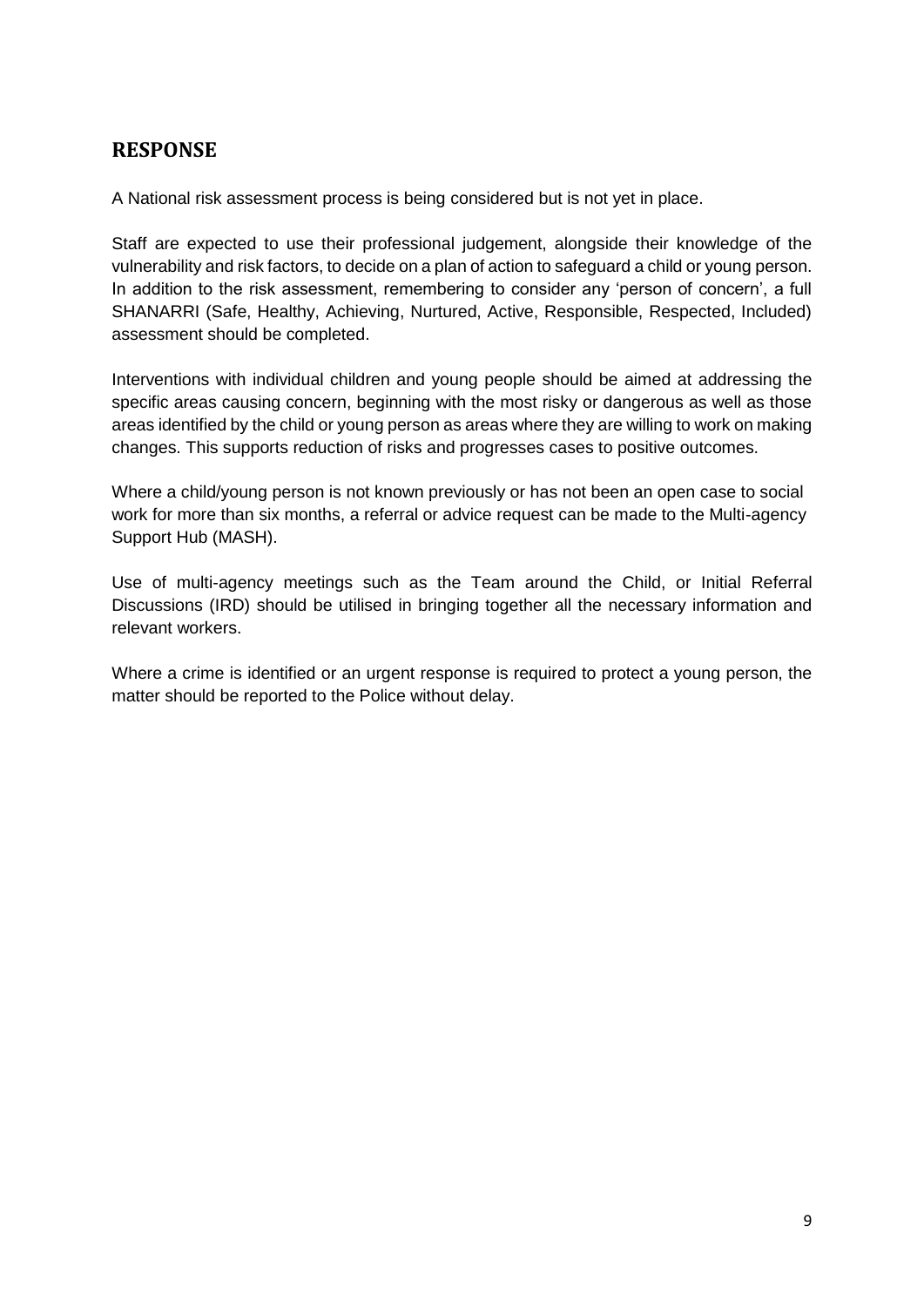# <span id="page-10-0"></span>**FLOWCHART**

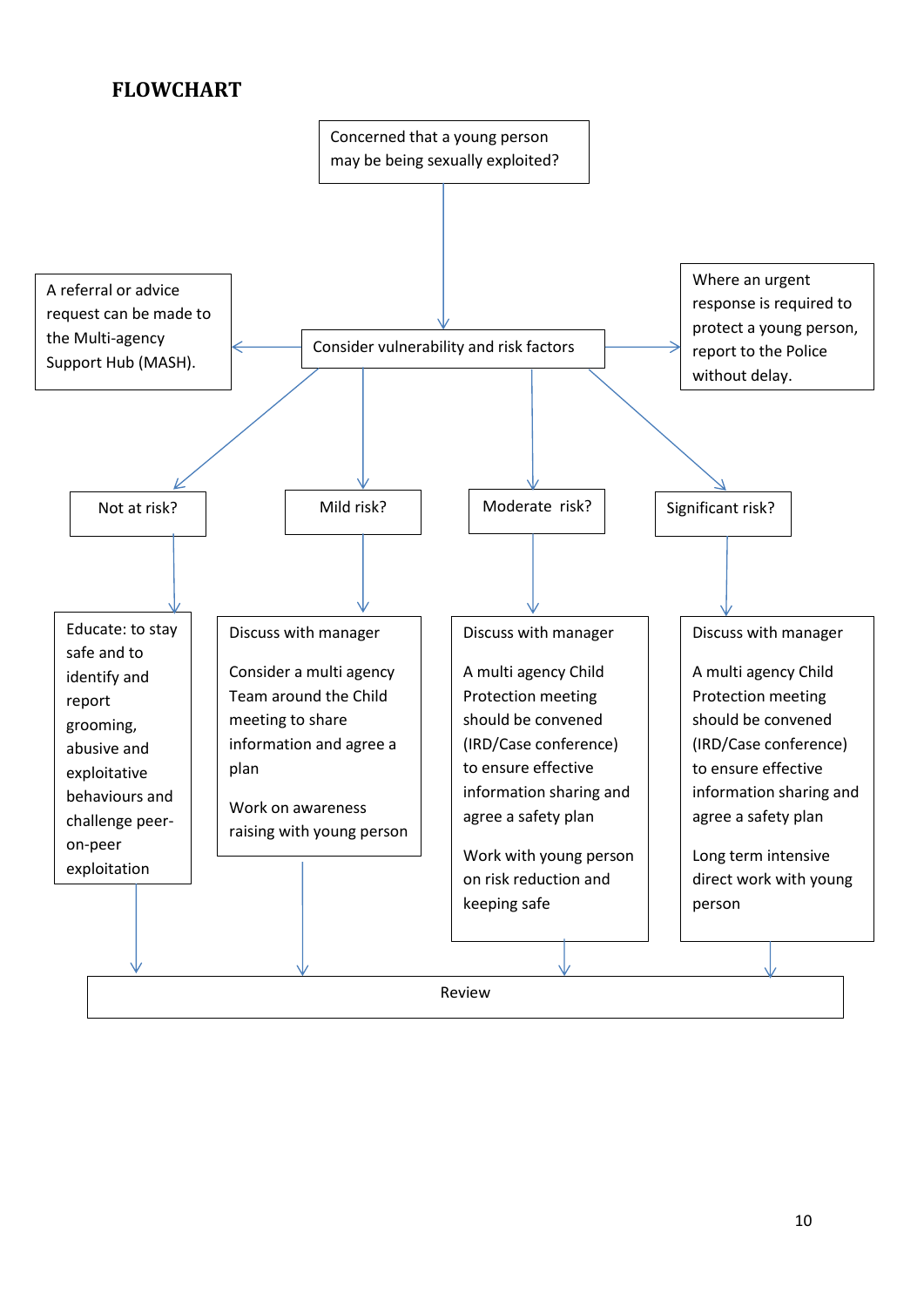## <span id="page-11-0"></span>**INFORMATION SHARING**

The key to good multi-agency working is information sharing. Information sharing will be central to any multi-agency meetings, however formatted; successful exchange of information supports both the identification of victims, the development of appropriate responses and the identification of 'persons of concern'.

Often practitioners can be wary of sharing information about a child they feel is at risk due to the Data Protection Act 1998. This Act can often be seen as a barrier even though there may be a genuine concern about a child or young person's wellbeing. Where there is a child protection risk, practitioners are more confident about sharing information, however if there is a professional concern but the circumstances do not reach the threshold of child protection confusion can arise.

Within the Scottish Government's National Guidance for Child Protection in Scotland (2014) the concept of 'significant harm' is shown to be complex and subject to professional judgement based on a multi-agency assessment of the circumstances of the child and their family. If there are concerns about wellbeing, harm, abuse or neglect, these must be shared with the relevant agencies so that they can decide together whether the harm is, or is likely to be, significant. It is essential that, when considering the presence or likelihood of significant harm, the impact (or potential impact) on the child takes priority and not simply the alleged abusive behaviour. See also the Scottish Government's National Guidance for Child Protection in Scotland (2014).

In terms of the Children and Young People (Scotland) Act 2014 there is a wider definition and threshold for information sharing. It states that information ought to be provided if the likely benefit to the wellbeing of the child or young person outweighs any likely adverse effect.

The guidance from the Information Commissioners Office on this matter states that: 'Where a practitioner believes, in their personal opinion, that there is risk to a child or young person that may lead to harm, proportionate sharing of information is unlikely to constitute a breach of the Act in such circumstances'

In order to improve disruption and ensure Dundee is a hostile environment for potential perpetrators consideration should be given to sharing unsubstantiated intelligence with the Police around possible perpetrators, hot spots or developing trends.

As long as practitioners are only sharing information that is relevant and proportionate to the situation in which they think a child may be at risk then the Act should not be seen as a barrier to this.

If in doubt practitioners should consult their local authority's child protection procedures and vulnerable young person and adult protection guidance/procedures. Multi-agency strategy meetings can also be used to plan and monitor action.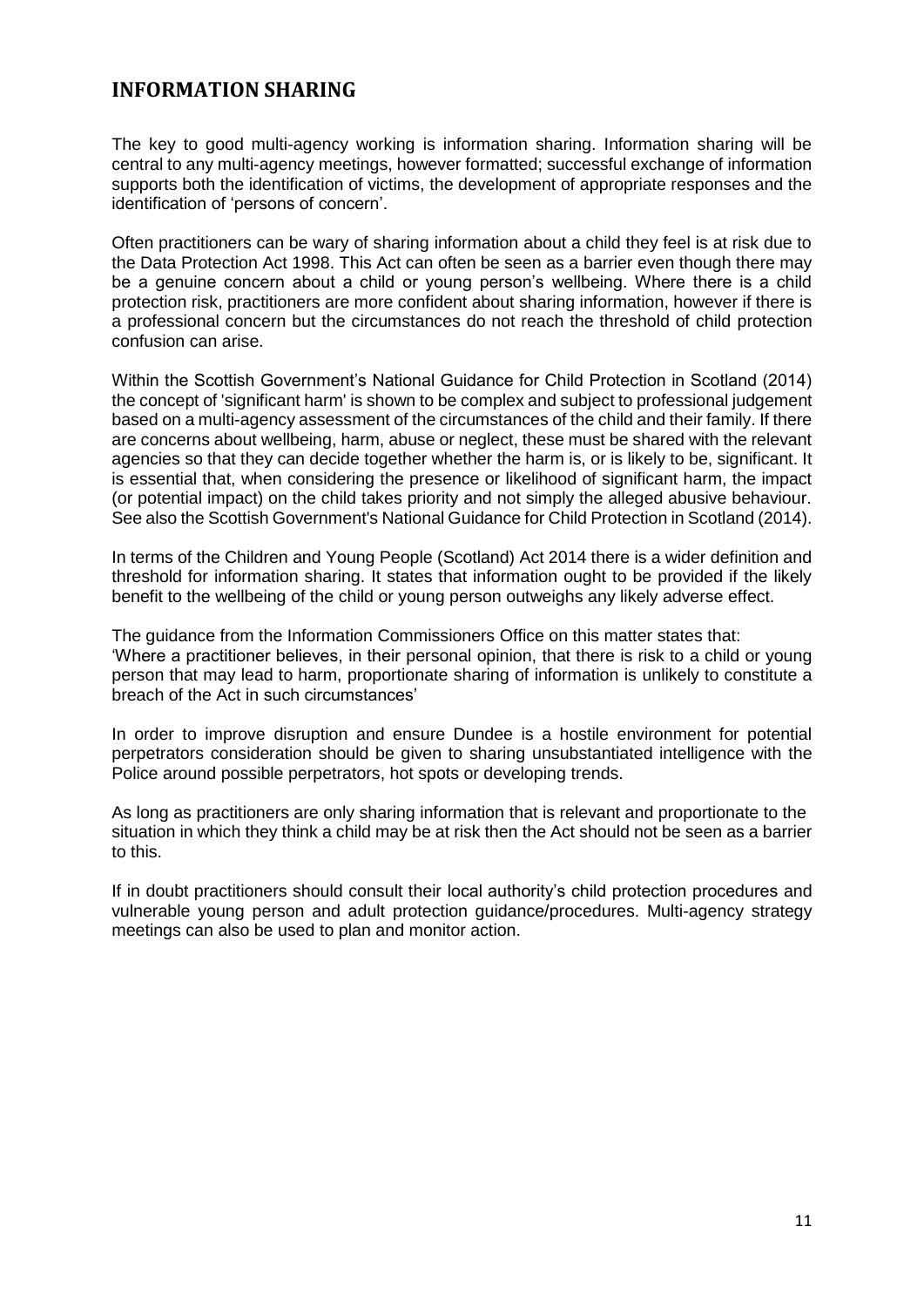## <span id="page-12-0"></span>**ROLE OF RELEVANT AGENCIES**

#### **VOLUNTARY SECTOR**

The voluntary sector is diverse. The approaches taken will also be diverse. Voluntary and statutory sector agencies are committed to working together within a framework which respects each agency's role and remit and confidentiality policy.

The voluntary sector has a significant part to play in identifying and working with children and young people who are involved in sexual exploitation. As a result of their lifestyle and past family experiences many children and young people are reticent to engage with statutory services and find voluntary agencies more approachable sources of help. By working in partnership with statutory bodies voluntary agencies are able to offer support and services to reduce the harm to children and young people and in helping protect them from sexual exploitation.

Examples of services in Dundee include:

**Safe and Sound** is an award winning project that provides invaluable support to young people and their families in helping young runaways to return and stay in the family home. Our key goals are to promote and enhance skills which can reduce risks for young people at risk of homelessness, and to improve communication and conflict resolution through family mediation. The service – which is a partnership between Shelter Scotland and Relationships Scotland Family Mediation Tayside and Fife – has prevented homelessness amongst some of the most vulnerable young people in our community through supporting over 200 young people and their families since its launch in July 2012.

**Women's Rape and Sexual Abuse Centre Dundee and Angus** provide emotional and practical to support women and girls aged 13 years+ who have experienced any form of sexual violence within their lifetime. We provide support via one to one, group, email, letter, telephone helpline, outreach and drop-in. We can initially support male survivors via our telephone helpline, family and friends of survivors and sign post to other agencies as appropriate.

We also work in partnership with CAIR Scotland to deliver the Vice Versa Project which is a specialist support service aimed at supporting women aged 16+ whilst involved in prostitution and which supports women to find routes out of prostitution.

We are one of ten Rape Crisis Centres throughout Scotland who deliver the Sexual Violence Prevention Project working with young people in education, residential care settings and local community groups on topics such as what is sexual violence, consent, gender. sexualisation, social media, the impact of sexual violence and preventing sexual violence.

**Barnardo's Family Service Dundee** works alongside children and young people who have been significantly impacted by their own sexual behaviours or the sexual or abusive behaviours of others towards them. We also work with parents, carers and other people who are involved in the child/young person's life. Central to our work is the belief that we can build on the strengths of children, young people and their families to ensure risks are reduced and safety is increased. We can help when lives have been affected by past abuse or when there are present concerns, and assist children, young people and families to make sense of how difficult life experiences may have impacted on their lives and empower them to develop skills and strategies which will allow them to move forward.

We provide a range of interventions including individual work, group work, and consultations. Much of our work is delivered in partnership providing group work sessions to other agencies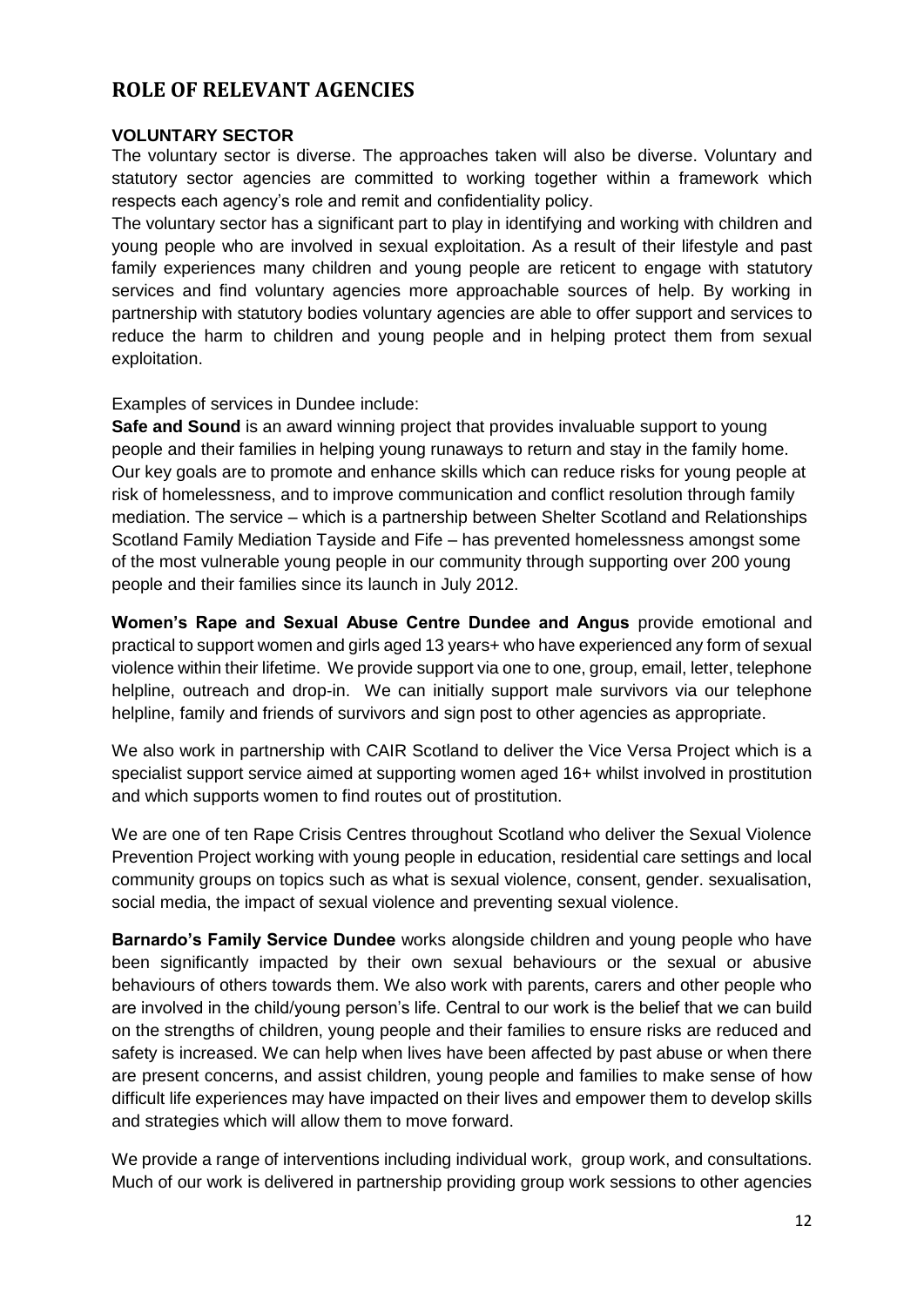focussed on prevention, identification and early intervention in relation to CSE. As part of Dundee CSE development plan we co facilitate interagency CSE training for staff.

**Rape Crisis Scotland** are in the process of working with partner agencies to develop a resource to support schools to address gender based violence.

Action for Children, Dundee Youth Housing Service:

The service provides temporary supported accommodation to young people aged 16-21 who are registered as homeless.

The provision operates on a 24/07 basis and provides opportunities to young people to assist them to develop the skills and qualities needed to live independently and to manage the loneliness and isolation they face. The service currently has 32 tenancies spread over sites in the Hilltown and Stobswell areas.

The service will support young people to attend appointments and will refer onto specialist agencies as necessary. The project offers a holistic approach and provides young people with a variety of opportunities to develop confidence and self-esteem including use of gym passes, outdoor activities, issue based group work and volunteer mentors.

Action for Children also provides a Housing Options service which focuses on the prevention of homelessness and works in partnership with the City Council to provide conflict resolution, mediation and support to maintain young people within their family homes.

#### **HEALTH**

Children and young people for whom there are child protection concerns may come to the attention of a wide number of health professionals, including General Practitioners, Family Planning, Genito-urinary Medicine, Obstetrics and Gynaecology, Accident and Emergency, Child and Family Psychiatry, Child Protection Services and Community Child Health. Raising awareness of child protection issues is a key component of workforce development and this is undertaken through a programme of child protection training and education for specialist child protection staff and staff working with children and families. Steps have also been taken to encourage sharing of appropriate information between specialities, in order to promote holistic management, along with the identification of key professionals for each young person to prevent any unnecessary duplication of investigation or involvement. Health care staff in key areas have been made aware of issues relating to child protection including how to pursue any child protection concerns.

## **POLICE**

Children and young people who are being sexually exploited will be treated as victims and local child protection procedures will be followed. All efforts will be made to identify who is coercing the child/young person into that situation and the circumstances will be fully investigated. Details of the vulnerable child or young person will be recorded on the Vulnerable Persons Database and shared with the named person and/or lead professional.

A full criminal investigation will be conducted in respect of sexual offences committed against any young child, described as under 13 in the Sexual Offences (Scotland) Act 2009. In respect of older children and young people, a full criminal investigation will be conducted where force, abuse or exploitative behaviour is identified, the perpetrator is in a position of trust or that older child is likely to be at risk of harm. In these circumstances and where sufficiency of evidence exists, the circumstances will always be reported to the Crown Office and Procurator Fiscal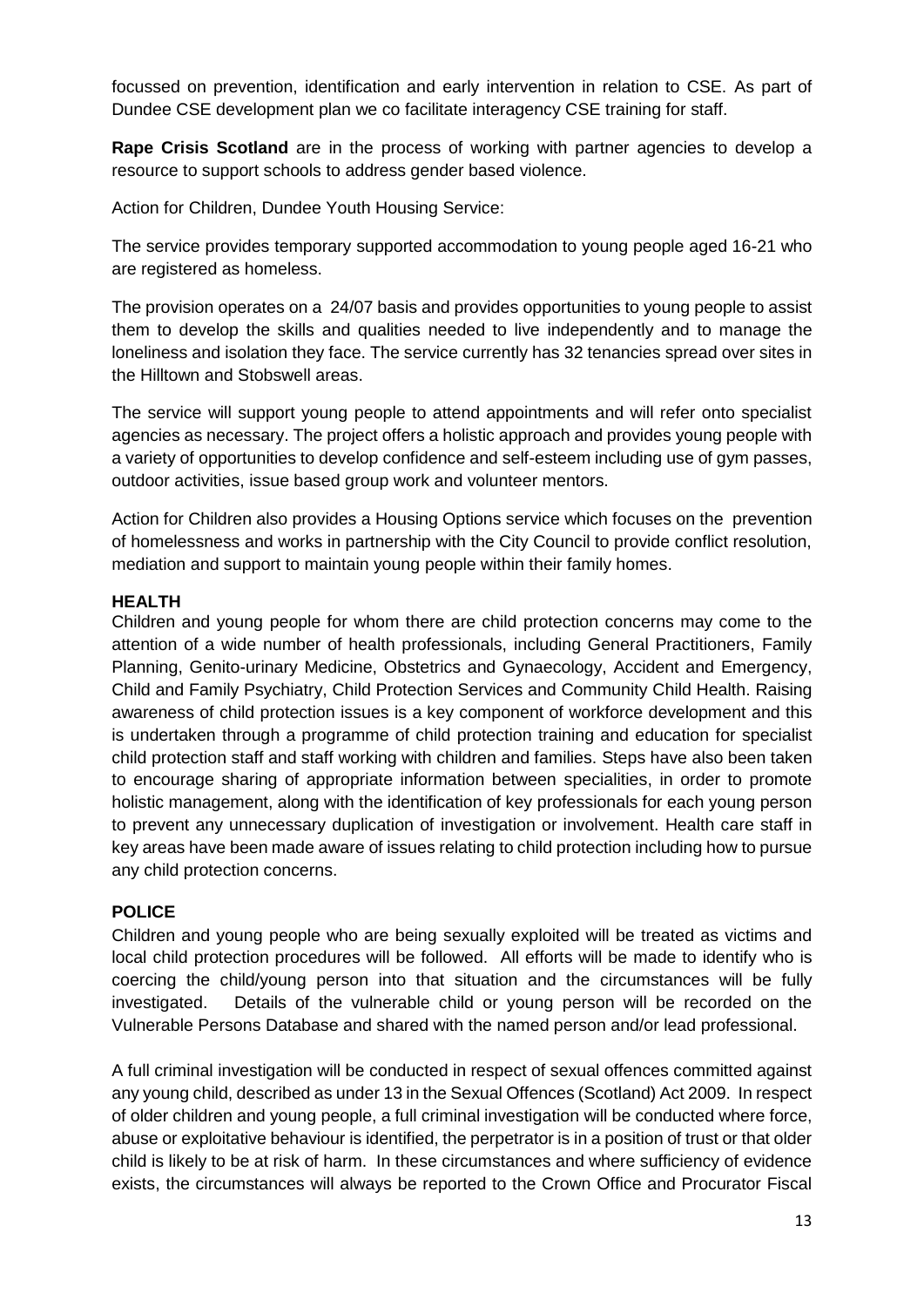Service. The child/young person may be required as a witness and support through the criminal justice process will be considered at all times.

Where intelligence is received about perpetrator activity Police will consider preventative activity and disruption using partner agencies where necessary via the Multi-Agency Operational Group.

All children and young people who have been reported missing will be subject of a return home interview. This will not always be by Police Officers and the most appropriate professional to undertake this process will be identified. Whilst such an interview is voluntary it provides an important opportunity to discuss the activities of the child or young person during their period of absence and assess factors which led them to go missing as well as identifying any further risk of harm. Suggestions of sexual abuse will be dealt with through Child Protection procedures. Children and young people identified as regularly going missing will be considered by the Divisional Missing Persons Tactical Group and where that child is looked after a joint response will be agreed with the local authority.

## **SOCIAL WORK**

The Social Work Department has particular duties and responsibilities in relation to young people who may have been or who may be at risk of sexual exploitation. These include a duty and responsibility:

- To give paramount consideration to safeguarding and promoting the welfare of such children and young people.
- To inquire into the circumstances when information is received suggesting that the child or young person may be at risk of being subject to sexual abuse.
- To properly consider how best to intervene in the life of the child or young person and his or her family.
- To seek the views of the child or young person and take account of these.
- To inform and involve parents / guardians.
- To refer a child or young person to the Reporter if he or she may be in need of compulsory measures of supervision.
- To develop and implement, along with other agencies, a protection plan for those young people deemed to be at risk of significant harm. This plan to include references to how a sexually exploited young person should be helped to recover from sexual exploitation.
- To recognise that children and young people looked after away from home require advice on sexual health and to work with other agencies towards providing that.

Referrals regarding children not currently open cases to social work will be dealt with under the multi agency Child Protection Procedures by the Care and protection team based at Seymour Lodge. For children who are open cases to social work, the allocated worker will most commonly be the Lead professional and they will liaise with police and other agencies regarding the need for an IRD (Initial Referral Discussion) to inform planning and subsequent action.

The first priority will be the safety of the child. If assessed to be unsafe, appropriate interventions will be taken immediately. When the safety of the child has been considered and addressed, then a fuller assessment of the child's circumstances and the risks to the child will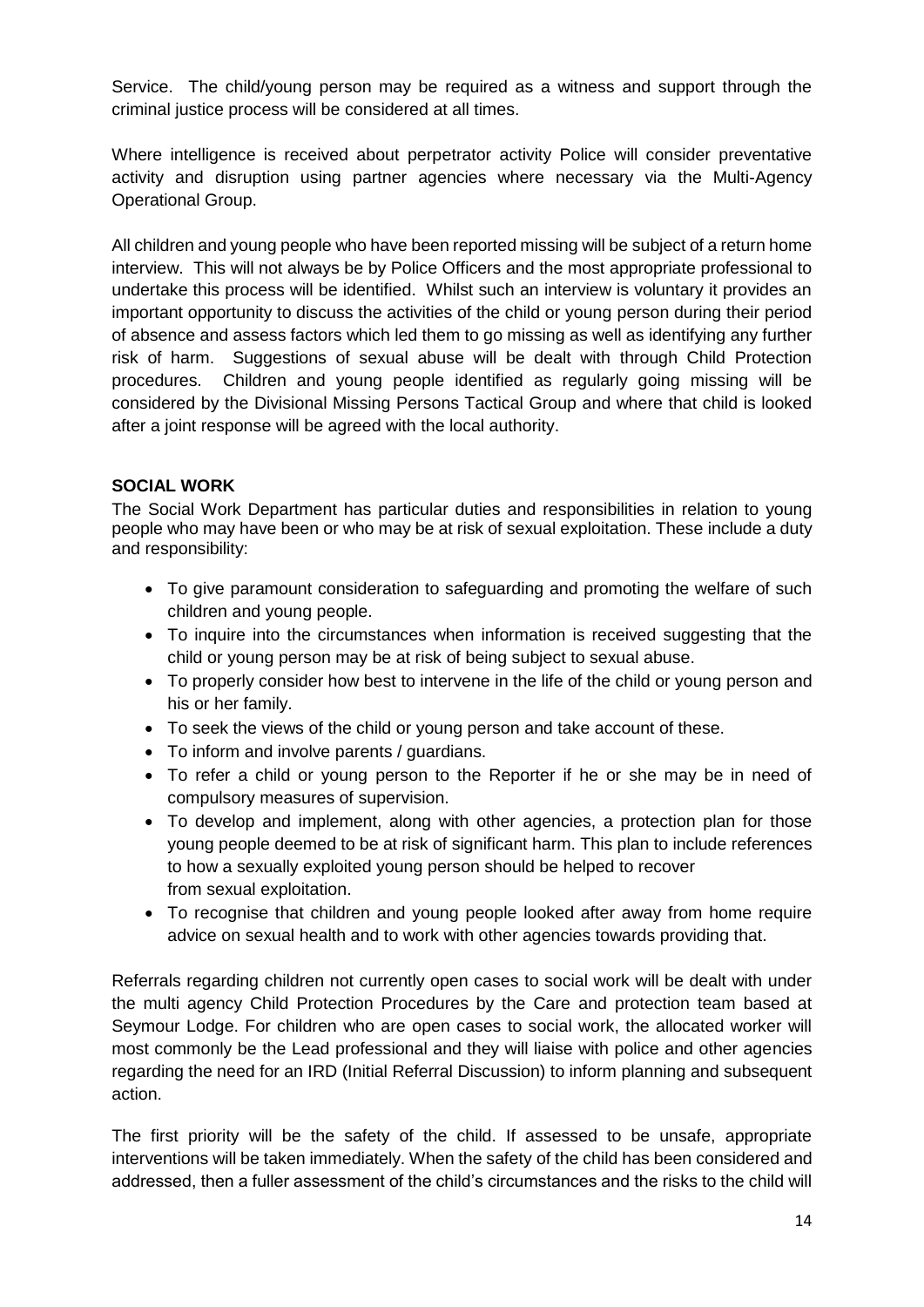proceed. Liaison with other agencies will be instigated at an early stage and arrangements will be made for the staff involved to maintain contact with each other throughout the joint investigation. Following the initial inquiry phase of the work, a child protection case conference or other more appropriate multi-agency planning forum may be arranged to consider the circumstances, establish an intervention plan and consider the need to make a referral to the Reporter.

On a child or young person's return after being missing or having absconded, every effort will be made to talk to the child to ensure that they are physically safe and well and to establish whether any harm has occurred to them during their absence. The medical condition of the child will be discussed immediately and an offer made to arrange medical attention if necessary.

## **EDUCATION**

Education staff can respond in a variety of ways to the issue of children and young people involved in sexual exploitation. Most commonly this would be in terms of Prevention, Recognition, Referral and Post Referral.

- Prevention: A long term strategy which would seek to change attitudes and raise awareness. Abuse prevention programmes would go some way in achieving this aim, alongside the issue based work already being done in Personal and Social Development.
- Recognition: Daily contact with children and young people allows teachers to recognise concerning behaviour and respond. Every school has a trained Child Protection Officer who provides support/advice to school staff.
- Referral: Concerns about a child or young person's involvement in sexual exploitation will be reported to the Designated Child Protection Officer who will follow the Education Department's Child Protection Guidelines. For children who are not open cases to social work, this will involve liaising with the joint Police and Social Work Team at Seymour Lodge, in order to ascertain the best course of action for the young person involved. For children who are open cases to social work, the allocated worker will most commonly be the Lead professional and concerns should be discussed with the Lead professional. Most children suspected of being involved in Child Sexual Exploitation will be of school age and the Education Department will provide the Named Person service for these children. As Named Person , education staff should be involved in IRDs and other multi agency planning meetings. Arrangements should be made to ensure that the Named Person is represented during school holidays, through attendance of SCSS, who will feedback to school staff.
- Post Referral: Education should remain a priority for children and young people involved in sexual exploitation and education staff should be closely involved with any Child Protection Plan/Assessment.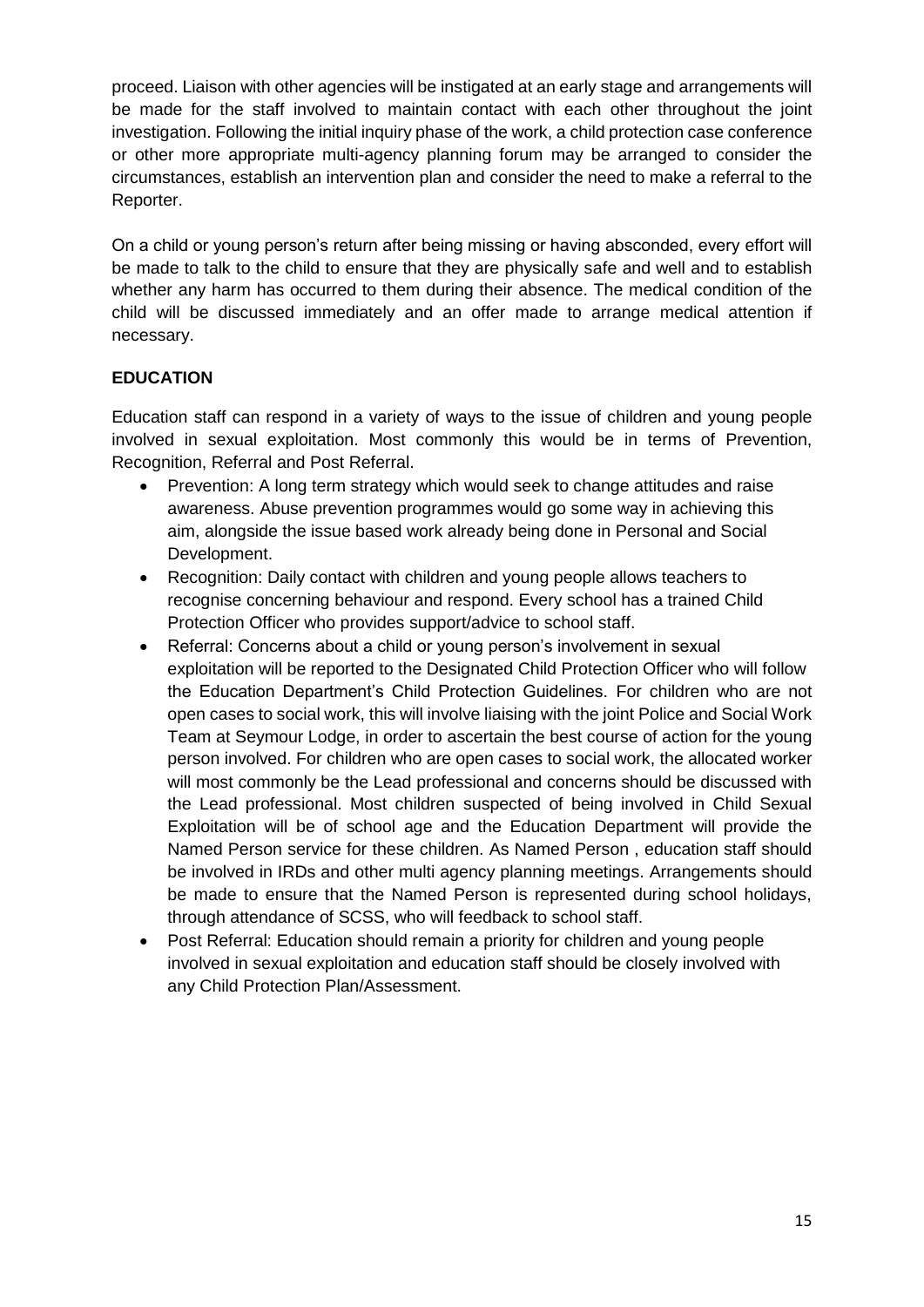## <span id="page-16-0"></span>**RELEVANT LEGISLATION includes:**

**Children (Scotland) Act 1995** Sections 25, 57, 61, 66, 67, 68(10), 70, 82, 83 and 86

**Children's Hearings (Scotland) Act 2011 s67** sets out the grounds of referral to the Reporter **, s 85 and 151** deals with authorisation to place in secure accommodation **, s199**  defines a child , in terms of who can be referred for compulsory measures (under 16, unless already on a CSO).

**Criminal Justice (Scotland) Act 2003,** Sec 22 prohibits trafficking for the purpose of prostitution or making or producing obscene material involving a child under the age of 18.

#### **Sexual Offences (Scotland) Act 2009**

Part 4 of the Sexual Offences (Scotland) Act 2009 provides for offences criminalising sexual activity with a child under the age of 16, the 'age of consent'.

Part 5 of that Act provides for offences concerning sexual abuse of trust. Specifically, the Act provides that it shall be an offence for a person in a position of trust over a child under the age of 18 or a person with a mental disorder to engage in sexual activity with that child or person.

## **Children and Young People (Scotland) Act 2014**

The Getting it right for every child (GIRFEC) approach is a Scotland-wide programme of action to improve the wellbeing of all children and young people. Its primary components include: a common approach to gaining consent and sharing information where appropriate; an integral role for children, young people and families in assessment, planning and intervention; a coordinated and unified approach to identifying concerns, assessing needs, agreeing actions and outcomes, based on the Wellbeing Indicators; a Named Person in universal services; a Lead Professional to co-ordinate and monitor multi-agency activity where necessary; and a skilled workforce within universal services that can address needs and risks at the earliest possible point. Key elements of the GIRFEC approach are given a statutory basis through the Children and Young People (Scotland) Act 2014 expected to be commenced in 2016.

**Civic Government (Scotland) Act 1982 (**as amended by The Protection of Children and Prevention of Sexual Offences (Scotland) Act 2005) prohibits the sale, publication and possession of indecent images of children under 18. (Sec 52/52a)

The **Protection of Children and Prevention of Sexual Offences (Scotland) Act 2005** provides for an offence of 'grooming' which makes it an offence for a person to meet or travel to meet children for the purposes of committing a sexual offence following earlier communications and for specific offences concerning the sexual exploitation of children under the age of 18 through prostitution or pornography. It also introduces:

**Risk of Sexual Harm Orders (RSHOs)** are a civil order aimed at protecting children under the age of 16 from those who display inappropriate sexual behaviour towards them, including grooming behaviour online.

**Sexual Offence Prevention Orders (SOPOs)** which are also a civil order which permits restrictions to be applied on sentencing.

**Criminal Justice and Licensing (Scotland) Act 2010** includes a section (99) which allows for premises to be closed if associated with sexual exploitation.